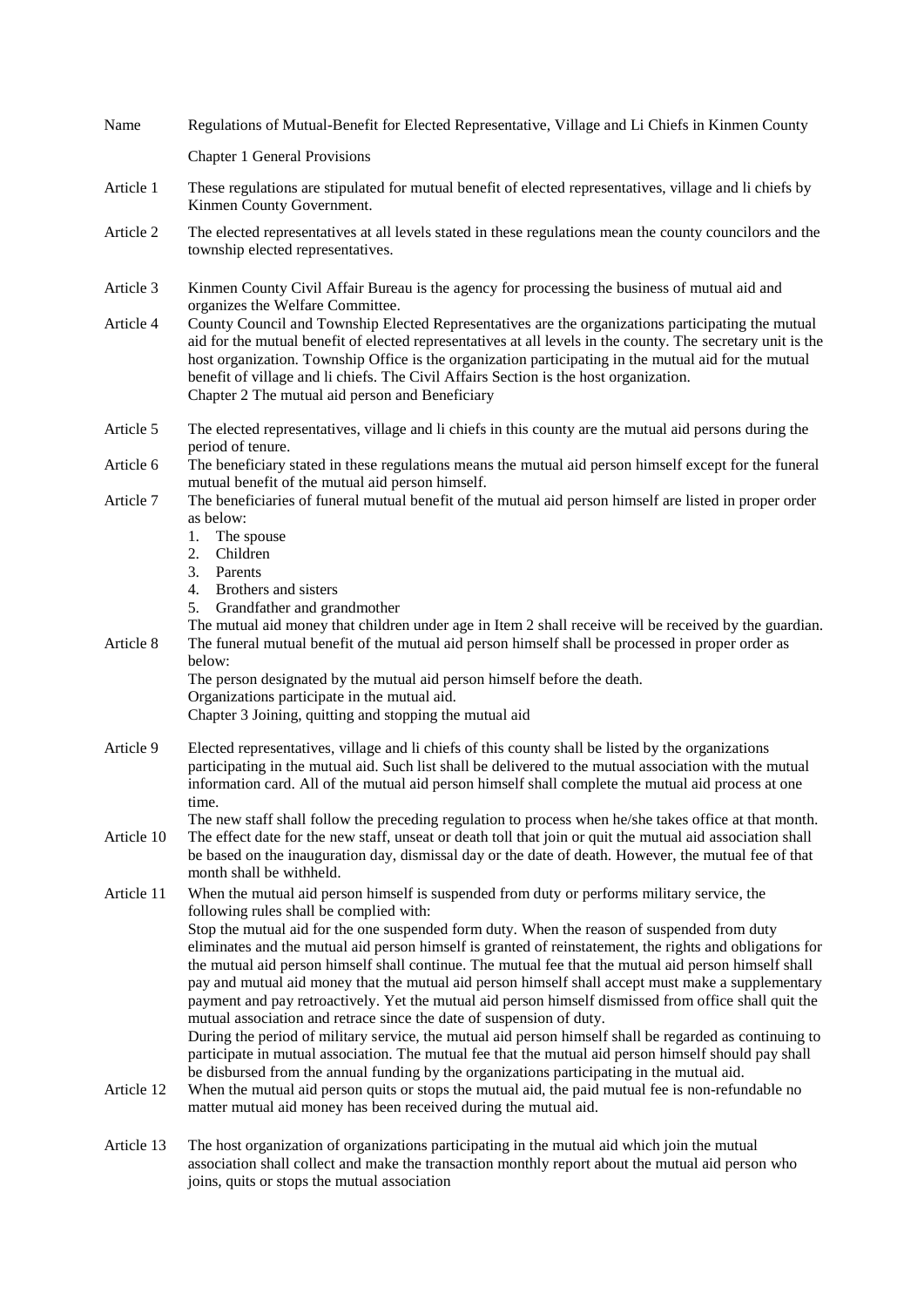Chapter 4 Raising, safekeeping and application for mutual funds

- Article 14 The methods of raising and remitting for mutual funds are listed as follows: Subsidization from the government: Personal burden: the mutual aid person shall pay for NT100 every month. The host organization which joins the organizations participating in the mutual aid shall list and inform the cashier and the accounting unit to withhold from the monthly receiving funds. All the withholding money will remit to the bank account established by mutual aid association. The computing bill of mutual funds shall be compiled and edited, and will be delivered to the mutual aid association on the  $10<sup>th</sup>$  of that month.
- Article 15 The accounting unit which joins the mutual aid agencies shall collect and edit the income and expenditure detail of mutual funds in duplicate. One copy is filing for future reference; the other shall be delivered to the host organization together with transaction monthly report, application form, and information card before the fifth of next month.
- Article 16 The funds of mutual benefit shall be stored in bank account established by mutual aid association. The interest on principal shall be used for mutual benefit.

## Chapter 5 Items and Benefit Payment

Article 17 The items for mutual benefit are listed as follows:

- 1. Medical mutual for major injuries hospitalization.
- 2. Mutual help for disability
- 3. Mutual help for funeral
- Article 18 The payment standard for mutual benefit are listed as follows:
	- 1. Medical mutual for major injuries hospitalization: 70% of medical costs will be paid for the mutual aid person himself; 50% of medical costs will be paid for the parents, the spouse or the children rely on the mutual aid person himself. However, the total payment for the mutual aid person and the dependents for each fiscal year shall not exceed NT60,000.
	- 2. Mutual help for disability: NT70,000 will be paid for the mutual aid person in total disability; NT50,000 will be paid for the mutual aid person in semi-disability; NT30,000 will be paid for the  $\overline{q}$ 助人 in partial disability.
	- 3. Mutual help for funeral: NT160,000 will be paid for the death of the mutual aid person himself; NT40,000 will be paid for the death of the mutual aid person's parents, or the spouse; NT15,000 will be paid for the death of children rely on the mutual aid person.

The children who rely on the mutual aid person listed in Item 1 and Item 3 indicate that they are under 20 years old or above 20 years old but shall rely on the mutual aid person due to studying in school, physically disabled and psychiatric disorder certified by a hospital that they cannot live independently.

Chapter 6 Application for funding and limitations

Article 19 The beneficiary shall fill the application form in duplicate to apply various items of mutual aid money. The application form with relevant documents shall be delivered to the host organization. After examining, the host organization will sign for the mutual aid money paid by the organizations participating in the mutual aid in advance.

Article 20 The major injury hospitalization is limited to the public medical organization or private hospitals appointed by government employees' & school staffs' insurance and labor insurance. For those who can not save his life due to major injuries such as traffic accident, emergency surgery, and cerebral hemorrhage if they do not send to nearby private hospitals for emergency treatment, the medical costs within 7 days of first aid will be paid. After passing 7 days of first aid, such payment shall be submitted to host organization for approval as a project if indeed due to a serious condition.

- Article 21 The medical mutual for major injury hospitalization is limited to under semi-private accommodation. Other expense such as fees beyond semi-private accommodation, food, designated physician and special nurse, heating and cooling air conditioning, looking after a patient, physician assistant, medical certificate, registration shall be borne by mutual aid personnel. Except for serious tissue damage or loss of blood that have life-threatening such as major operation
- and injury, the transfusion costs shall be borne by mutual aid personnel. Article 22 Medical mutual aid money for major injury hospitalization shall not be applied for the following situations:
	- 1. Shaping, facelift, suicide and other operation not for any injury.
	- 2. Has accepted free medical care or other subsidy.
	- 3. Have injury due to inequitable conduct.

Disability is caused due to injury. However, the mutual aid person applies for treatment again with the same injury but disability payments have been accepted.